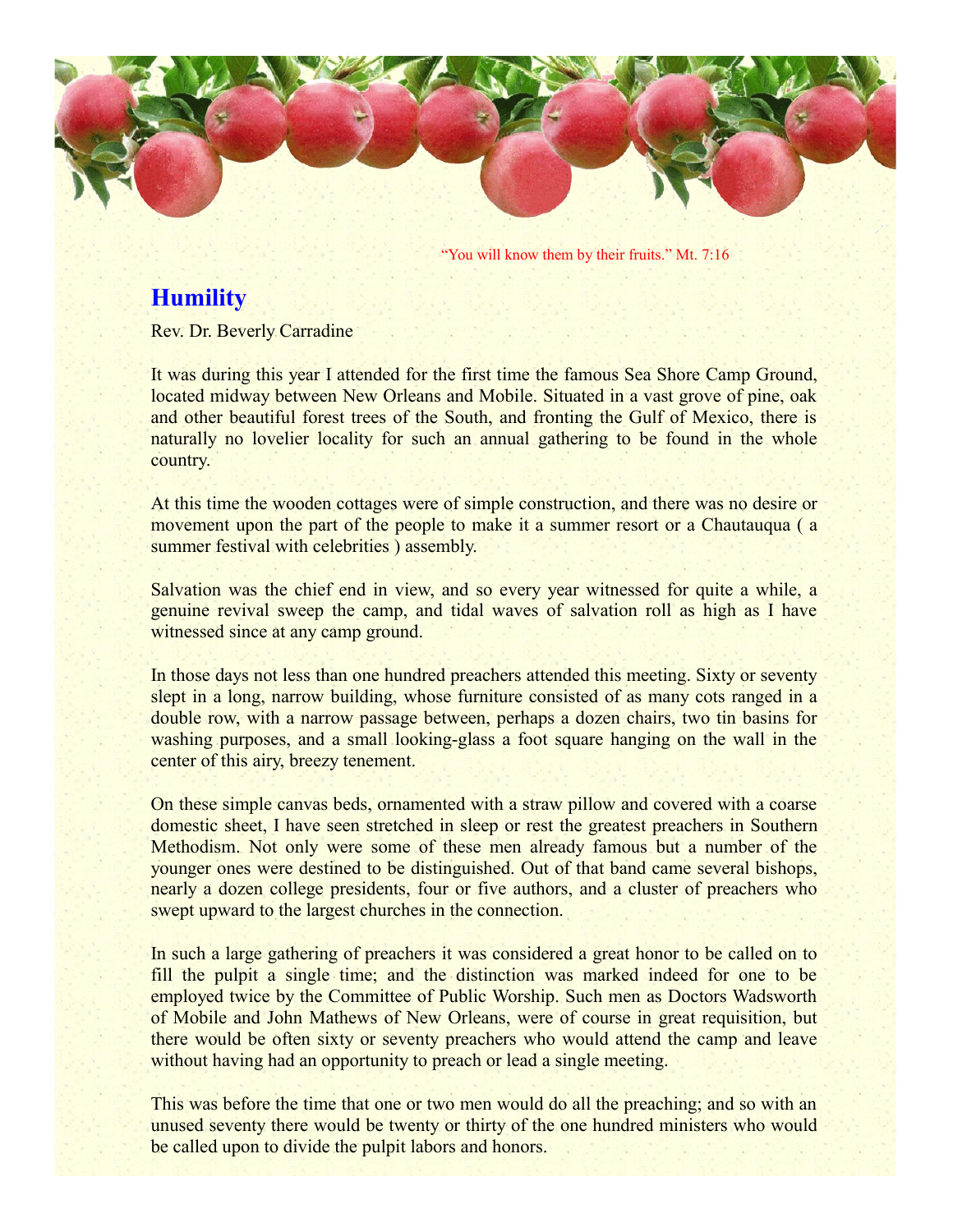For some reason this year the divine power seemed slow to fall. Doubtless there never had been greater discourses delivered at this camp on any previous year; but the heavens remained locked. So things dragged, or, rather, stood still until the seventh or eighth day.

One afternoon the audience assembled at the ringing of the bell, to this unpopular and undesirable of all the other hours of worship. It was just after dinner and the people were as a rule disposed to be drowsy, and no star minister of the Gospel cared for this appointment, but dreaded it, and some even refused thus to be sacrificed, as they so regarded the matter.

Taking my seat in the congregation I observed a preacher entering the pulpit whom I had not noticed before on the ground. His face was one of the meekest that I ever remembered to have seen.

He a plain-looking man, commonly dressed, and seemed oblivious of himself and every one else.

A minister near by whispered that he was stationed on a circuit in the Alabama Conference; that he was not much of a preacher, but was a good man. A brief study of the person referred to, not only confirmed but added to the remark, that here was not only a good but a very pious man. The countenance I looked upon was not simply good; it was a holy face!

I was unaccountably drawn to and interested in this humble appearing person in the pulpit. I noticed he prayed on both knees in his private supplication, and that he remained bowed in this converse with God at least two minutes. Then I had another view of the shining face, saw the man's reverent handling of the Bible, heard his simple, unaffected reading of a hymn, and listened to his quiet but solemn pleading face to face with God for his message and the people.

His text was I Cor. 10:31, "Whatsoever ye do, do all to the glory of God." The sermon lasted exactly thirty minutes. In that time the preacher never said a single new, bright or smart thing; but from beginning to end he pressed the truth that we belonged to God, owed him every power of mind and body, as well as moment of time, and that every thought, word and deed of the life should be for his glory.

I would never be able to describe the effect of this discourse. As the quiet-faced, solemntoned speaker proceeded, a strange influence came from above on the congregation, and every soul seemed to be listening breathlessly to the simple, undisputed statements of this man, who looked like *he* belonged to another world and was pleading for a kingdom out of sight.

When he made the altar call scores upon scores of people rushed forward and fell down at the mourner's bench with sobs and cries. There were twenty-five or thirty conversions in a few minutes.

Nearly forty preachers were at the altar, most of them weeping bitterly. The writer was among the bowed down class. Even then I wanted holiness, but did not obtain the grace, as the preacher of the hour simply described the life, but did not point out the way of its obtainment. Perhaps, like others, he did not know how to lead others into the blessing which I see now he undoubtedly possessed.